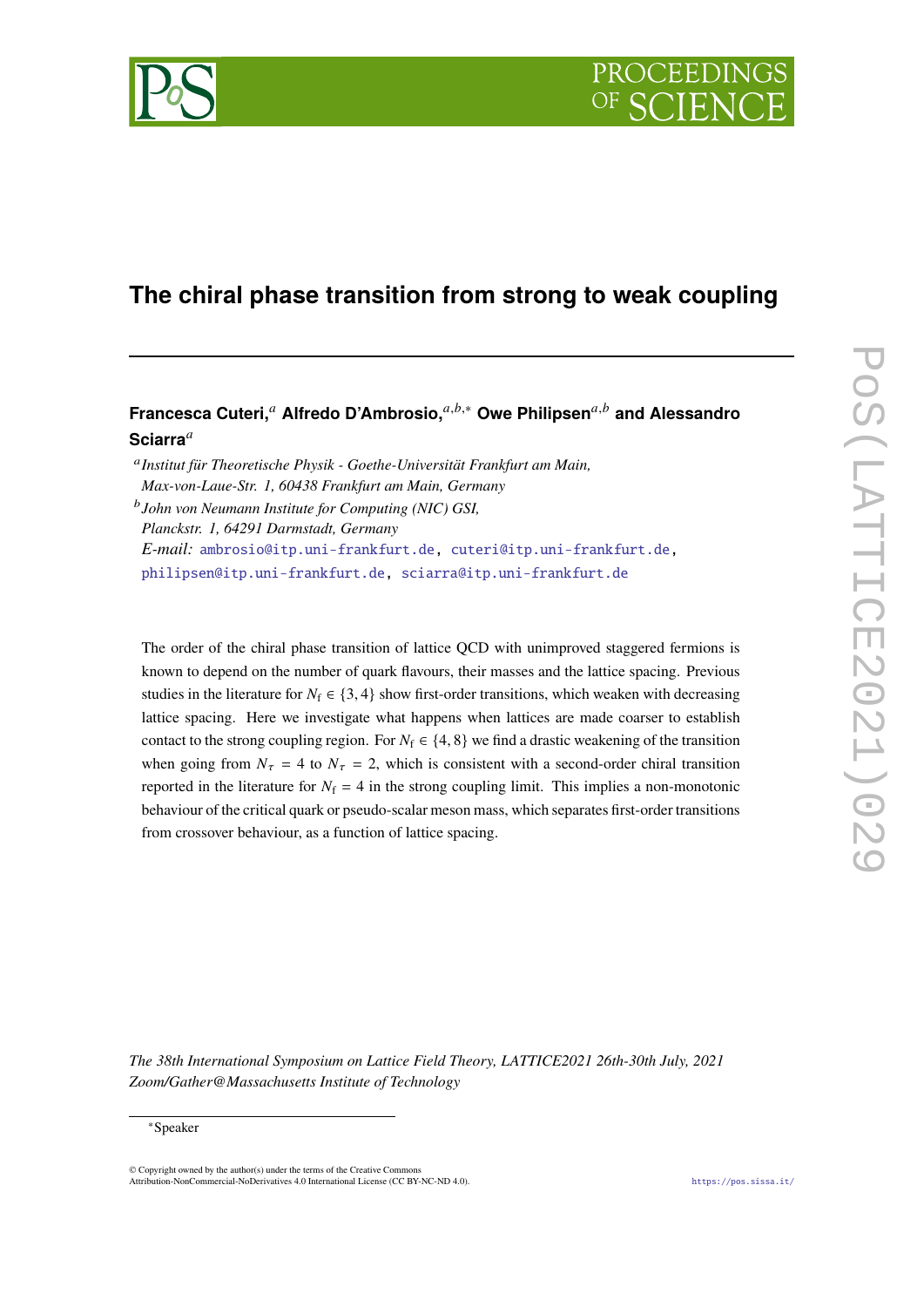<span id="page-1-0"></span>

**Figure 1:** Critical  $Z_2$  mass as a function of the number of degenerate staggered quark flavours for different lattice spacings at zero density, in the weak coupling regime [\[3\]](#page-6-0).



**Figure 2:** Order of the chiral phase transition using  $N_f = 4$  at zero density in strong coupling regime, using staggered fermions [\[8\]](#page-6-1).

# **1. Introduction**

The order of the chiral phase transition in the chiral limit is still a challenging topic of lattice QCD. Simulations at zero mass on the lattice are prohibited by the influence of zero modes of the Dirac operator, and extrapolations to the chiral limit are necessary in order to draw any conclusions. In the weak coupling regime, the chiral phase transition at zero chemical potential has been investigated for different numbers of quark flavours and masses, using unimproved staggered fermions and lattice temporal extents  $N_{\tau}$  [\[1–](#page-6-2)[3\]](#page-6-0). In figure [1,](#page-1-0) the second-order critical boundary line separating the parameter region with first-order transitions (below) from crossover (above) is shown for  $N_{\tau} \in \{4, 6\}$ . For such studies, we consider a statistical system at zero density described by the partition function

$$
Z(\beta, am, N_{\rm f}, N_{\tau}) = \int \mathcal{D}U(\det D[U])^{N_{\rm f}} e^{-S_{\rm g}[U]}, \qquad (1)
$$

in which  $N_f$  can be generalised to continuous values. This is implemented straightforwardly for rooted staggered fermions. For sufficiently small masses,  $N_f$  can then be used as extrapolation parameter with known scaling behaviour, since it features a tricritical point in the lattice chiral limit, where the chiral phase transition changes from first order triple to second order [\[1\]](#page-6-2). The difference between the data at different  $N_{\tau}$  values shows a strong cutoff dependence, which increaes with  $N_{\text{f}}$ . The values of the gauge coupling parameter along the critical lines are in the range  $\beta \in [4.7, 5.2]$ . which means that the data belong to the intermediate to weak coupling regime.

On the other hand, the strong coupling limit for  $N_f = 4$  has been thoroughly studied over the last forty years, using both the mean field approximation  $[4-7]$  $[4-7]$  and Monte Carlo simulations  $[8-11]$  $[8-11]$ . The latter employ a reformulation of the partition function in terms of monomers and polymers [\[9,](#page-6-5) [10\]](#page-6-6), which permits a direct simulation of the massless limit. Furthermore, the leading  $O(\beta)$ gauge corrections have been included in [\[12\]](#page-7-1). In figure [2](#page-1-0) we see that, moving towards the strong coupling regime, the phase transition at  $\mu = 0$  is found to be of second order. Since the lattice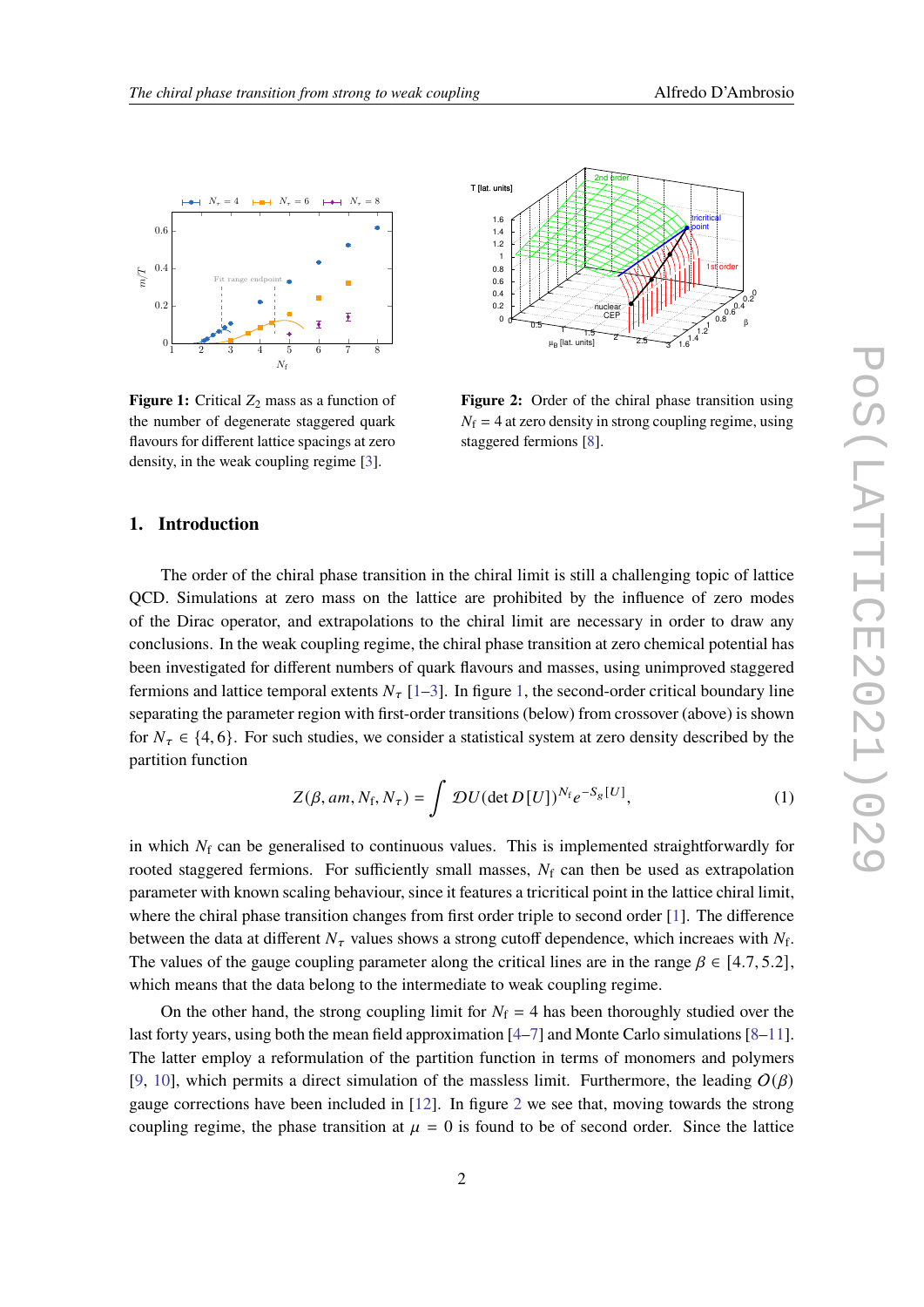<span id="page-2-1"></span>

<span id="page-2-0"></span>**Figure 3:** Example of reweighted skewness and kurtosis for  $\langle \bar{\psi}\psi \rangle$  as a function of the gauge coupling  $\beta$  for  $N_f = 8$ , am = 0.0015 and  $N_{\sigma} = 16$ . The red points correspond to the simulated  $\beta$  values while the rest has been produced using the Ferrenberg-Swendsen reweighting.

|            | Crossover | $1^{st}$ order | 3D Ising  |
|------------|-----------|----------------|-----------|
| $\it{B}_4$ |           |                | 1.604     |
|            |           |                | 0.6301(4) |

**Table 1:** Universal infinite volume values of the kurtosis  $B_4$  and of the relevant critical exponent.

temporal extent  $N_{\tau}$  is related to  $\beta$  through the lattice spacing a,

$$
N_{\tau} = (a(\beta)T)^{-1}, \quad \beta = 6/(g(a))^2,
$$
 (2)

a smaller  $N_{\tau}$  corresponds to a larger a and smaller  $\beta$  at fixed temperature T. Therefore, comparing figure [2](#page-1-0) to results for  $N_f = 4$  in figure [1,](#page-1-0) we expect the size of the first-order region to shrink again when using a coarser lattice, i.e. when moving towards stronger couplings.

In this work we are trying to establish the shape of the  $Z_2$  boundary line between the weak and the strong coupling regimes for  $N_f \in \{4, 8\}$ . To this end, we perform simulations on  $N_{\tau} = 2$  lattices at different bare quark masses to identify the critical  $am_{Z_2}$  mass.

#### **2. Analysis**

In order to locate the phase transition and identify its nature, we use the chiral condensate  $\langle \bar{\psi}\psi \rangle$ , which becomes a true order parameter in the limit of massless quarks, whereas it is always non-zero for non-vanishing quark masses. Nevertheless, the sampled distribution of  $\langle \bar{\psi} \psi \rangle$  contains all information to characterise the phase transition. We analyse the standardised moments of  $O = \langle \bar{\psi}\psi \rangle$ , which for fixed  $N_f$  and  $N_\tau$  read

$$
B_n(\beta, am) = \frac{\langle (O - \langle O \rangle)^n \rangle}{\langle (O - \langle O \rangle)^2 \rangle^{n/2}}.
$$
 (3)

The (pseudo-)critical coupling  $\beta_c$ , corresponding to the location of the phase boundary, is defined by  $B_3(\beta_c, am) = 0$ , where  $B_3(\beta, am)$  is the skewness, which quantifies the asymmetry of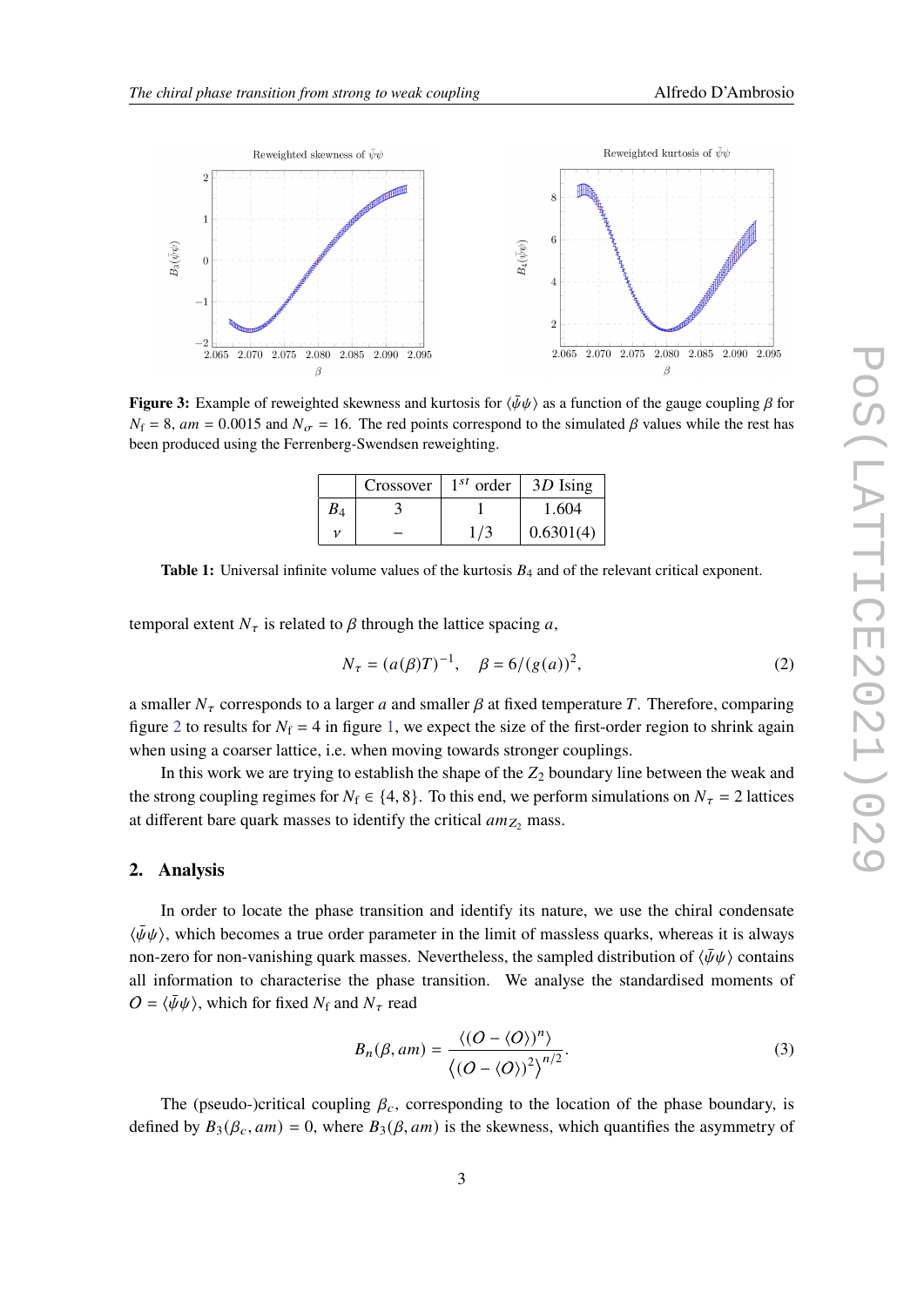<span id="page-3-0"></span>

**Figure 4:** Fit of minimum of the kurtosis as a function of the quark masses for  $N_f = 4$ .

the distribution of the order parameter. The order of the phase transition can be investigated by means of the kurtosis  $B_4(\beta, am)$ , which has a minimum at the phase boundary  $\beta_c$ . Its infinite volume values along the phase boundary,  $B_4(\beta_c, am)$ , distinguish the different cases and are listed in table [1.](#page-2-0) When finite volumes are simulated, the kurtosis varies smoothly between the tabulated values as the quark mass is changed. For large enough volumes  $N_{\sigma}^3$ , and in a neighbourhood of a critical point, the kurtosis evaluated at  $\beta_c$  can be expanded in the scaling variable  $(am-am_{Z_2})N_{\sigma}^{1/\nu}$ , with a critical exponent given in table [1,](#page-2-0)

<span id="page-3-1"></span>
$$
B_4(\beta_c, am, N_{\sigma}) \approx B_4(\beta_c, am, \infty) + c(am - am_{Z_2})N_{\sigma}^{1/\nu}.
$$
 (4)

The critical mass is therefore defined as the intersection point of the kurtosis evaluated on different volumes.

In principle  $B_3$  and  $B_4$  are continuous functions of the gauge coupling parameter, but simulations are carried out for two or three  $\beta$ -values per mass of interest. The Ferrenberg-Swendsen reweighting is then employed to improve the resolution in the determination of  $\beta_c$ , as shown in figure [3.](#page-2-1) In our simulations, we fix the lattice temporal extent to the coarsest possible choice  $N_{\tau}$  = 2. All simulations are performed by means of the RHMC algorithm using different numbers of pseudofermions [\[13\]](#page-7-2), which allows the algorithm to be used also if  $N_f(\text{mod}4) = 0$ , and it is implemented in the publicly available simulation program  $CI<sup>2</sup>QCD$  based on OpenCL, in its latest version 1.1 [\[14,](#page-7-3) [15\]](#page-7-4). For handling effectively the needed simulations the BaHaMAS software [\[16\]](#page-7-5) is employed.

#### **3. Results**

First preliminary results for  $N_f = 4$  are shown in figure [4,](#page-3-0) using  $N_\sigma \in \{8, 12, 16\}$  and simulating four different mass values. All data points in figure [4](#page-3-0) have  $B_4 > 2$ , and moreover, according to the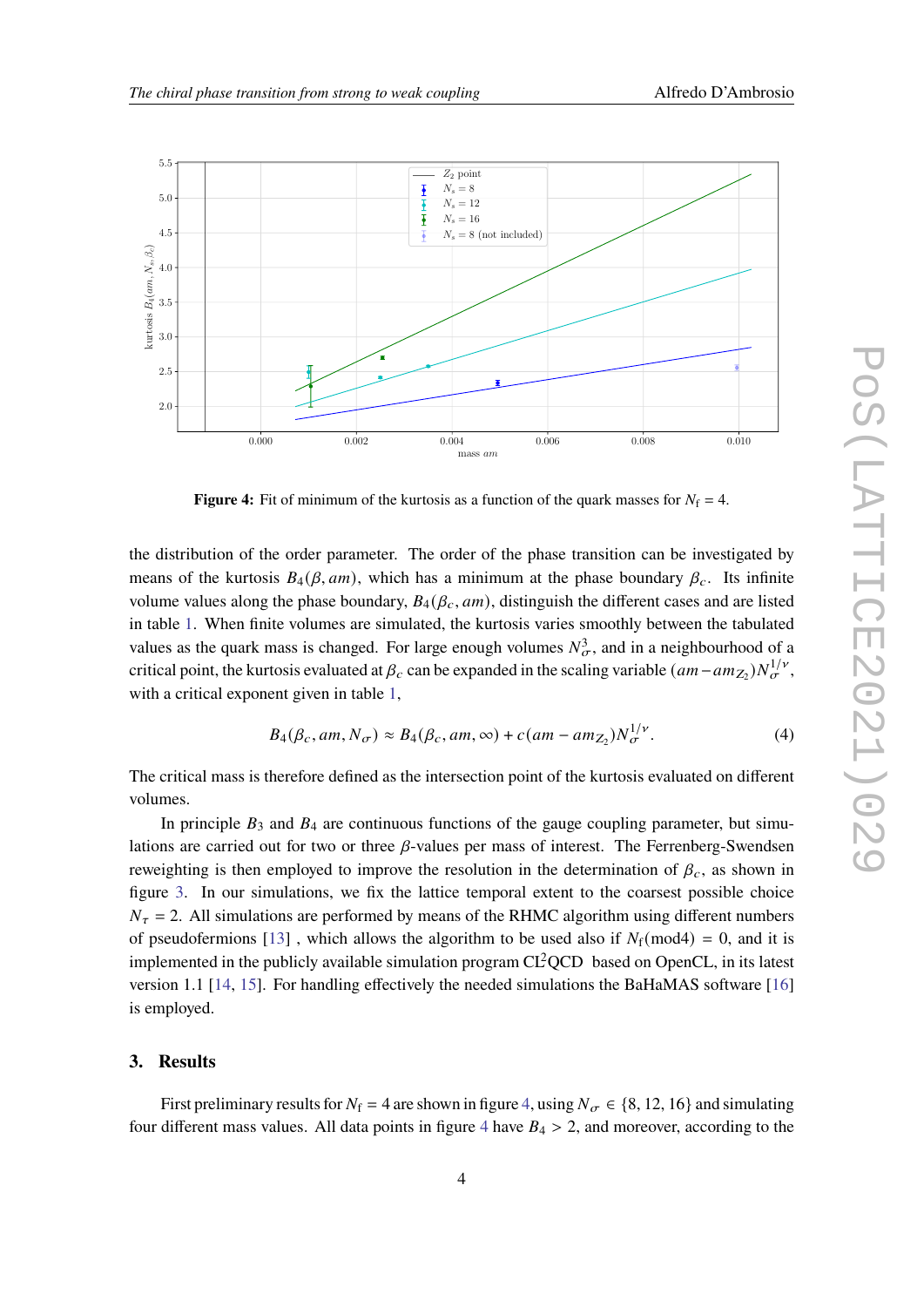<span id="page-4-0"></span>

**Figure 5:** Fit of minimum of the kurtosis as a function of the quark masses for  $N_f = 8$ .

fit attempt to equation [\(4\)](#page-3-1),  $B_4$  grows with increasing volume. Comparing with table [1](#page-2-0) we see that those values are far from a 3D Ising critical point, and on the crossover side of it. If we nevertheless attempt linear fits according to equation [\(4\)](#page-3-1), no crossing occurs for  $am > 0$ . Thus the critical mass for  $N_f = 4$  on  $N_\tau = 2$  is too small to be detected in our simulations,

$$
am_{Z_2} < 0.001 \tag{5}
$$

Unfortunately, simulations with  $am < 0.001$  are prohibitively difficult. The sampled chiral condensate distribution features finite size effects when simulating too small masses for a fixed volume. Consequently, the shape of the skewness as a function of  $\beta$  undergoes distortions, affecting the scaling analysis. A detailed overview of this problem has been presented in section IV of [\[1\]](#page-6-2). On the other hand, larger volumes increase the simulation time beyond the capacities of our current resources.

Nevertheless, if the absence of a critical  $am_{Z_2}$  persists once more simulation points and statistics are added, it is consistent with the transition in the lattice chiral limit being of second order. The gauge coupling values along the phase boundary are  $\beta \geq 3.45$ , which is still far from the strong coupling limit. This indicates that the second-order transition at  $\mu = 0$  in figure [2](#page-1-0) extends to these intermediate coupling values.

The idea then is to move to higher values of  $N_f$ . Figure [1](#page-1-0) shows that the transition generally strengthens with  $N_f$ , so we expect to find a critical point for a certain value of  $N_f > 4$ . In order to increase the chances to succeed, we performed new simulations for  $N_f = 8$ , with results as shown in figure [5.](#page-4-0) We have used larger volumes  $N_{\sigma} \in \{12, 16, 20\}$  in order to minimise the influence from finite size effects for small masses. Nevertheless, the data points corresponding to  $am \in \{0.001, 0.0015\}$  and  $N_{\sigma} = 12$ , although presented in the plot, are not included in the fit since their larger values are again strongly affected by finite size effects [\[1\]](#page-6-2).

As expected, an important difference to the fit in figure [4](#page-3-0) is that we are now able to locate a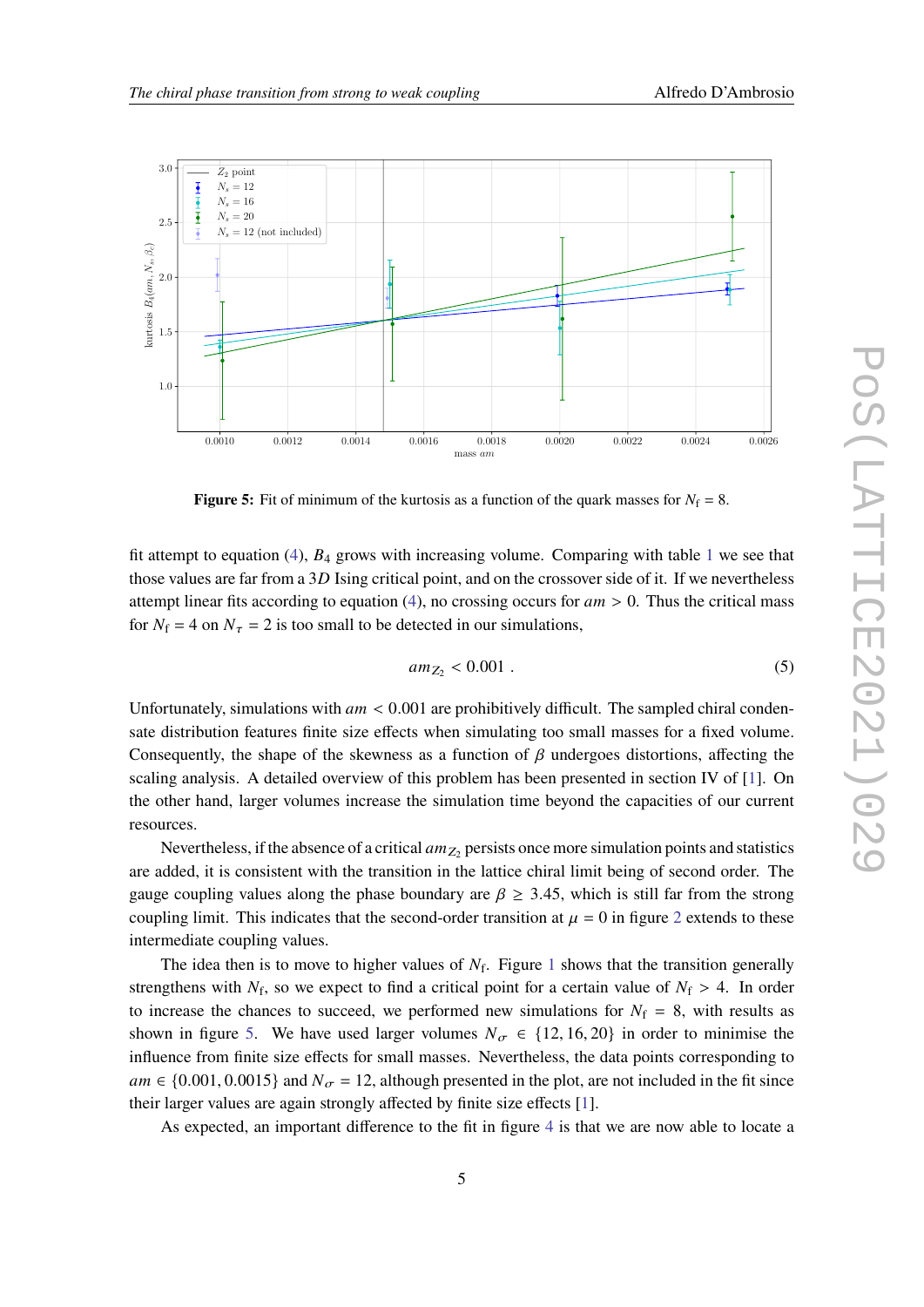<span id="page-5-0"></span>

**Figure 6:** Sketch of the  $(m/T, N<sub>\tau</sub><sup>-1</sup>)$ -Columbia Plot for  $N<sub>f</sub> = 4$  (left) and  $N<sub>f</sub> = 8$  (right). Red dots represent tricritical points, where the first-order triple  $am = 0$  transition line meets the second-order ones. The shaded grey areas remain unknown. The rightmost dashed line represents  $N<sub>\tau</sub> = 2$  simulated in this work, the other two correspond to  $N_{\tau} \in \{4, 6\}$  from [\[2,](#page-6-7) [3\]](#page-6-0). The  $N_{\tau} = 6$  line for  $N_{\rm f} = 8$  does not represent a numerical result but is kept there to give an idea of how much the first-order region differs from the one of  $N_f = 4$ .

critical mass

$$
am_{Z_2}=0.00148(10),
$$

where the three lines in the fit do cross. The values of  $\beta_c \in [2.06, 2.105]$  are closer to the strong coupling regime than in the  $N_f = 4$  case. Since some of the data were not included in the fit, we are performing additional simulations for  $am \in \{0.001, 0.0015\}$  using the larger volume  $N_{\sigma} = 24$ , but so far the statistics is not enough for a reliable analysis. Low statistics also explains the larger error bars for the larger volumes in figure [5,](#page-4-0) as well as for the large uncertainty on the first  $am_{Z_2}$ estimate.

#### **4. Conclusions**

In figure [6](#page-5-0) we present two qualitative sketches of the critical  $Z_2$  line for  $N_f = 4$  and  $N_f = 8$ based on our preliminary results. According to [\[3\]](#page-6-0), both  $N_f \in \{4, 8\}$  theories most likely display a tricritical point  $N_{\tau}^{\text{tric}}(N_f)$  on the horizontal axis for large  $N_{\tau}$ , which is closer to the origin, the larger  $N_f$ . The trend of the boundary lines between  $N_{\tau} = 6$  and  $N_{\tau} = 4$  is based on figure [1](#page-1-0) and also in agreement with [\[17\]](#page-7-6). Our preliminary data show that towards larger  $N_{\tau}^{-1}$ , i.e. stronger couplings, the critical lines for both cases is coming down again, and for  $N_f = 4$  it must terminate in another tricritical point, which is consistent with  $4 < N_{\tau}^{\text{tric}} < 2$ . Since no  $am_{Z_2}$  was found, the location of the tricritical point remains open. This is indicated by the shaded area in the sketch. On the other hand, moving to  $N_f = 8$  it was possible to locate a candidate critical mass, represented by the intersection of the rightmost dashed line and the boundary line in figure [6.](#page-5-0) In this case, the fate of the transition in the strong coupling limit is not known.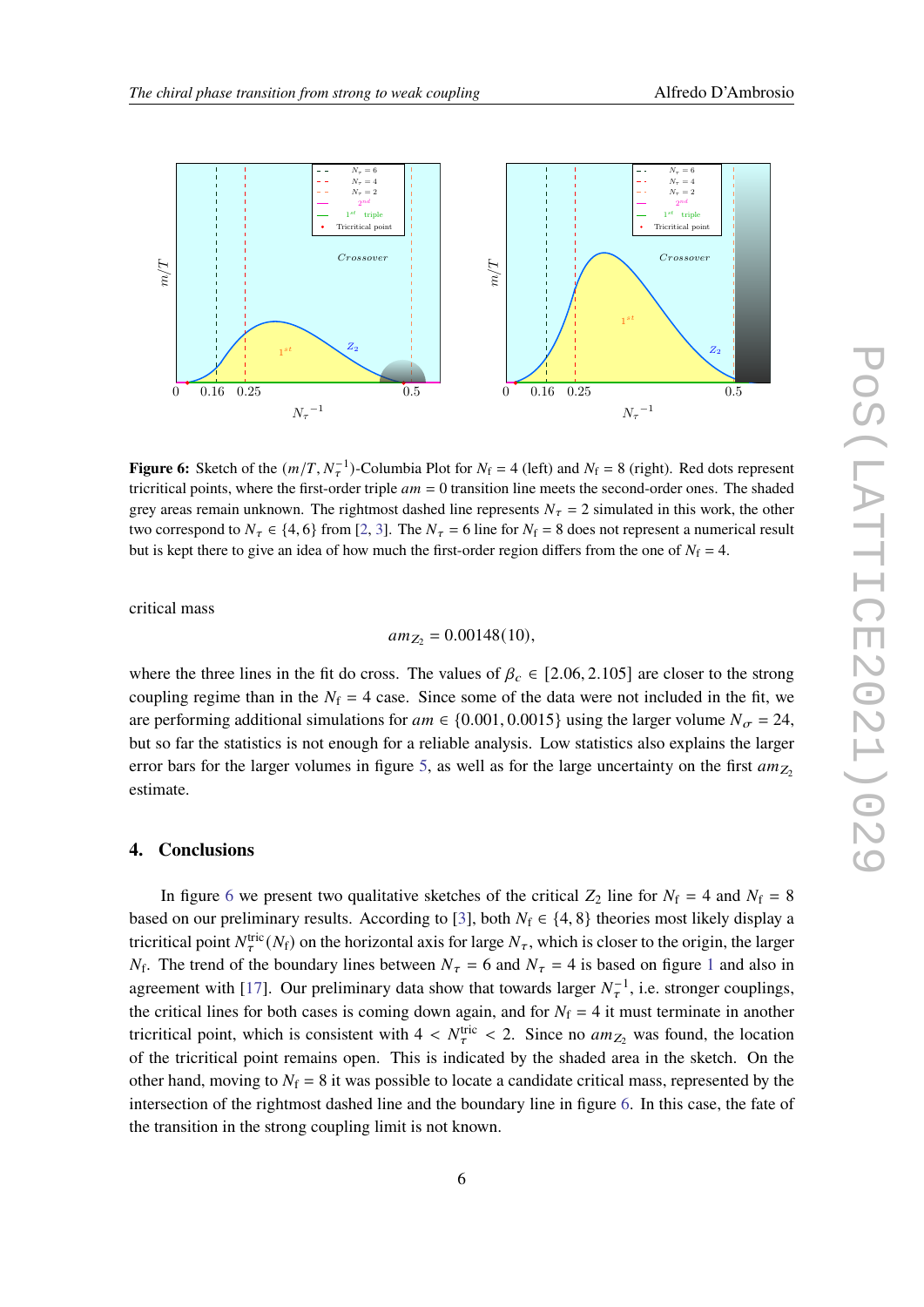Altogether, we find that the order of the chiral phase transition changes non-monotonically as a function of lattice spacing for both  $N_f \in \{4, 8\}$  unimproved staggered quarks, which highlights the requirement of the correct ordering of taking 1) the continuum limit and 2) the chiral limit before any conclusions for continuum physics can be drawn.

# **Acknowledgments**

All simulations have been performed on the Goethe-HLR cluster at Goethe University Frankfurt. The authors acknowledge support by the Deutsche Forschungsgemeinschaft (DFG, German Research Foundation) through the CRC-TR 211 'Strong-interaction matter under extreme conditions'– project number 315477589 – TRR 211, and by the Helmholtz Graduate School for Hadron and Ion Research (HGS-HIRe) .

### **References**

- <span id="page-6-2"></span>[1] F. Cuteri, O. Philipsen, and A. Sciarra, *The QCD chiral phase transition from non-integer numbers of flavors*, *[Phys. Rev. D](https://doi.org/10.1103/PhysRevD.97.114511) 97 (2018)* [arxiv:1711.05658[hep-lat]]
- <span id="page-6-7"></span>[2] F. Cuteri, O. Philipsen and A. Sciarra, *Progress on the nature of the QCD thermaltransition as a function of quark flavors and masses*, *PoS [LATTICE2018](https://doi.org/10.22323/1.334.0170) (2018)* [arxiv:1811.03840[hep-lat]]
- <span id="page-6-0"></span>[3] F. Cuteri, O. Philipsen, A. Sciarra, *On the order of the QCD chiral phase transition for different numbers of quark flavours* , *[J. High Energ. Phys.](https://doi.org/10.1007/JHEP11(2021)141)* (2021) 141 [arXiv:2107.12739 ]
- <span id="page-6-3"></span>[4] N. Bilić, F. Karsch, K. Redlich, *Flavor dependence of the chiral phase transition in strongcoupling QCD*, *[Phys. Rev. D](https://doi.org/10.1103/PhysRevD.45.3228)* (1992) 45
- [5] N. Kawamoto, J. Smit, *Effective lagrangian and dynamical symmetry breaking in strongly coupled lattice QCD*, *[Nuclear Physics B](https://doi.org/10.1016/0550-3213(81)90196-6)* (1981) 192
- [6] P.H. Damgaard, N. Kawamoto, K. Shigemoto, *Strong Coupling Analysis of the Chiral Phase Transition at Finite Temperature*, *[Nuclear Physics B](https://doi.org/10.1016/0550-3213(86)90470-0)* (1986) 264
- <span id="page-6-4"></span>[7] F. Karsch, H. W. Wyld *Complex Langevin Simulation of the SU(3) Spin Model with Nonzero Chemical Potential*, *[Phys. Rev. Lett.](https://doi.org/10.1103/PhysRevLett.55.2242)*, (1985) 55
- <span id="page-6-1"></span>[8] P. de Forcrand, O. Philipsen and W. Unger, *QCD phase diagram from the lattice at strong coupling*, *PoS [CPOD2014](https://doi.org/10.22323/1.217.0073) (2015)* [arxiv:1503.08140[hep-lat]]
- <span id="page-6-5"></span>[9] Karsch, F. and Mutter, K. H., *Strong coupling QCD at finite baryon number density*, *[Nuclear](https://doi.org/10.1016/0550-3213(89)90396-9) Physics B* **313** [541–559 \(1989\)](https://doi.org/10.1016/0550-3213(89)90396-9)
- <span id="page-6-6"></span>[10] Rossi, P. and Wolff, U, *Lattice QCD with fermions at strong coupling: A dimer system*, *[Nuclear Physics B](https://doi.org/10.1016/0550-3213(84)90589-3)* **248** 105–122 (1984)